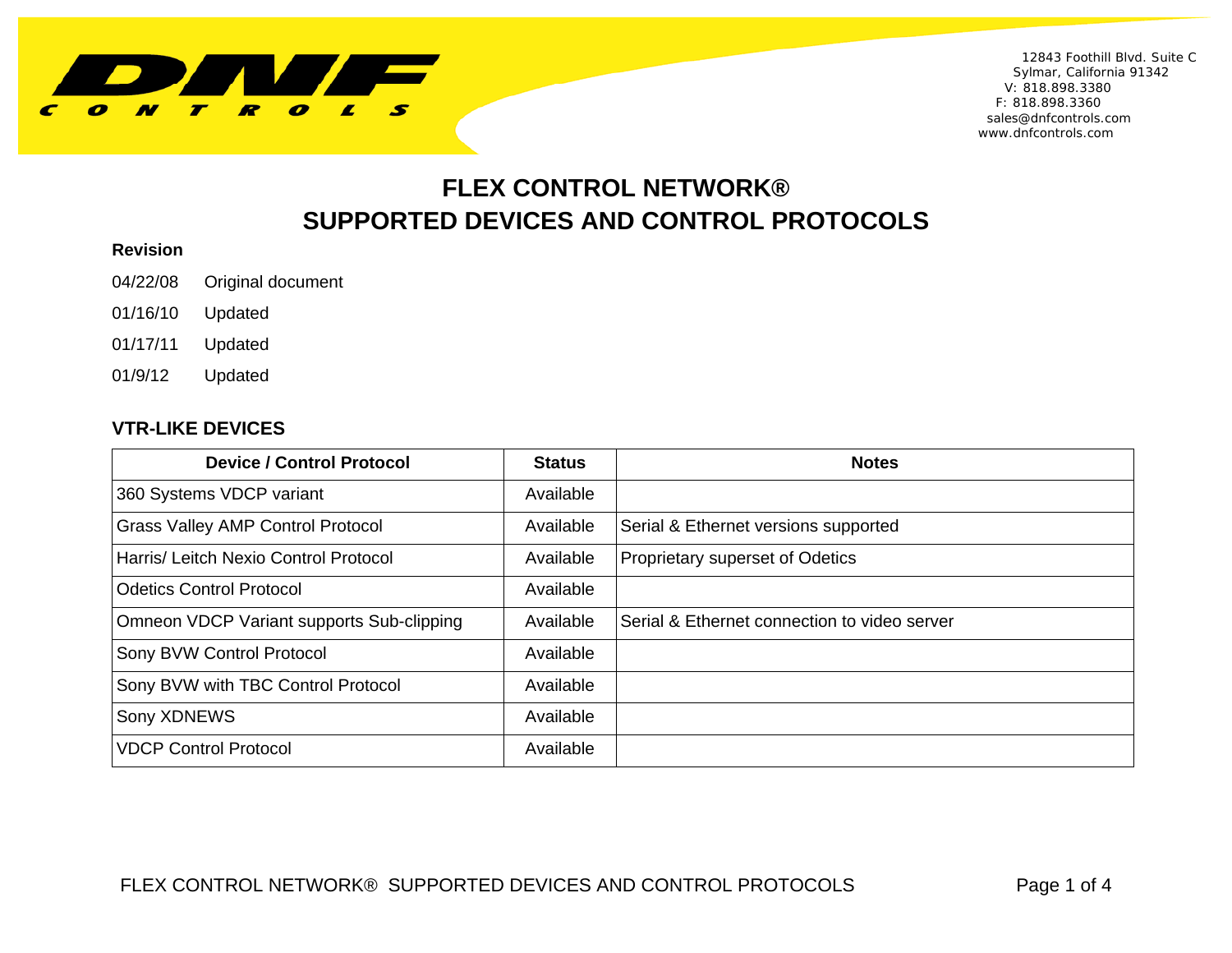## **SWITCHER-LIKE DEVICES**

| <b>Device / Control Protocol</b>                                             | <b>Status</b> | <b>Notes</b>                                                                  |
|------------------------------------------------------------------------------|---------------|-------------------------------------------------------------------------------|
| Grass Valley M2100 Tally Protocol                                            | Available     | Monitor M2100 master control switcher tallies                                 |
| Grass Valley M2100 Editor Control Protocol                                   | Available     | Control & Monitor                                                             |
| Grass Valley 100/200 Editor Protocol                                         | Available     | Control                                                                       |
| Grass Valley Indigo                                                          | Available     | Control. Non-compliant variant of GV100/200 protocol                          |
| Grass Valley Kalypso / Kayenne                                               | Available     | <b>Monitor Serial tallies</b>                                                 |
| <b>Grass Valley Maestro</b>                                                  | Available     | <b>Control &amp; Monitor</b>                                                  |
| Harris IconMaster Tally Protocol                                             | Available     | Monitor                                                                       |
| Harris IconMaster Editor Control Protocol                                    | Available     | <b>Monitor and Controls</b>                                                   |
| <b>NVISION Matrix Control Protocol Emulator</b>                              | Available     | Emulate level on NVISION router controlled by NV9000.                         |
| <b>NVISION Master Control Switcher Automation</b><br><b>Control Protocol</b> | Available     | Monitor tallies. Control source selection, keyers, and audio over.            |
| Panasonic AV-HS300/400 / 450                                                 | Available     | <b>Control &amp; Monitor</b>                                                  |
| Ross Video Crossfire                                                         | Available     | Control & Monitor                                                             |
| Snell Kahuna                                                                 | Available     | <b>Monitor Serial tallies</b>                                                 |
| Sony MVS/DVS Serial Tally Protocol                                           | Available     | Monitor Sony production switcher tallies.                                     |
| Sony MVS/DVS Automation Control Protocol                                     | Available     | Control & Monitor. Serial control of crosspoints, keyers, and<br>transitions. |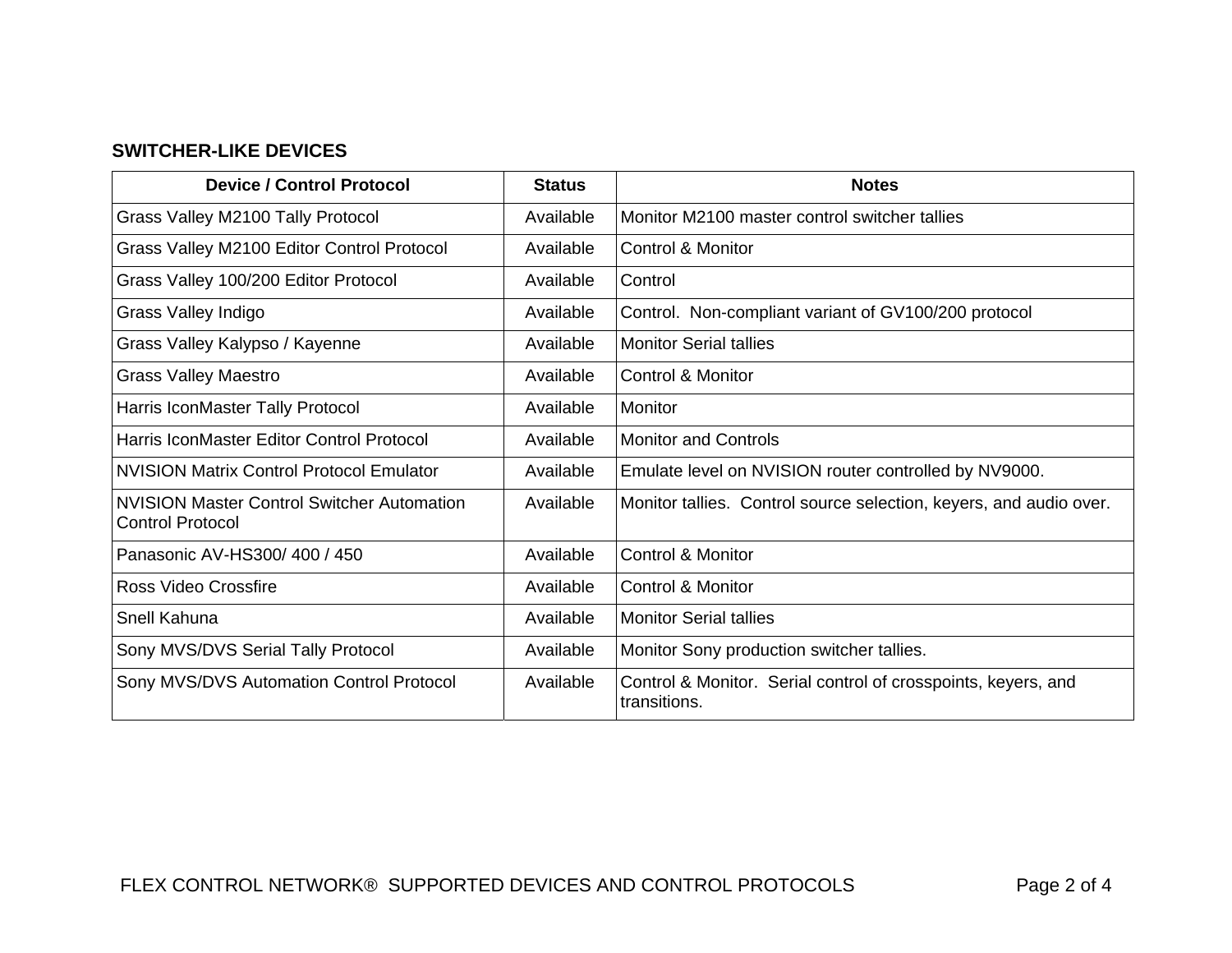### **ROUTER-LIKE DEVICES**

| <b>Device / Control Protocol</b>                   | <b>Status</b> | <b>Notes</b>                                               |
|----------------------------------------------------|---------------|------------------------------------------------------------|
| Evertz Quartz/ XENON Router                        | Available     | Control & Monitor                                          |
| Grass Valley M2100 Serial Tally Protocol           | Available     | Monitor M2100 master control switcher tallies              |
| Grass Valley M2100 Editor Control Protocol         | Available     | Control & Monitor                                          |
| Grass Valley 100/200 Editor Protocol               | Available     | Control & Monitor (GV 100/200 implementation dependent)    |
| Grass Valley Indigo                                | Available     | Control. Non-compliant variant of GV100/200 protocol       |
| <b>Grass Valley Encore RCL Protocol</b>            | Available     | Control & Monitor                                          |
| <b>Grass Valley Maestro</b>                        | Available     | Control & Monitor                                          |
| <b>Grass Valley Jupiter</b>                        | Available     | Control & Monitor (ES Switch)                              |
| Harris/ Leitch Panacea & Platinum Control Protocol | Available     | Ethernet based monitor and control                         |
| NVISION Video / Audio Matrix Control Protocol      | Available     | Directly control audio and video matrices bypassing NV9000 |
| Pesa                                               | Available     | Control & Monitor (PRC2000)                                |
| Utah Scientific SC4 Control Protocol               | Available     | Ethernet based monitor and control                         |

## **GRAPHIC-LIKE DEVICES**

| <b>Device / Control Protocol</b>       | <b>Status</b> | <b>Notes</b>                                              |
|----------------------------------------|---------------|-----------------------------------------------------------|
| Chyron XClyps                          | Available     | Control & Monitor. Supports VDCP plus Sequence Extensions |
| Chyron Duet/ HyperX                    | Available     | <b>Control</b>                                            |
| Intelligent Interface Control Protocol | Available     | <b>Control</b>                                            |